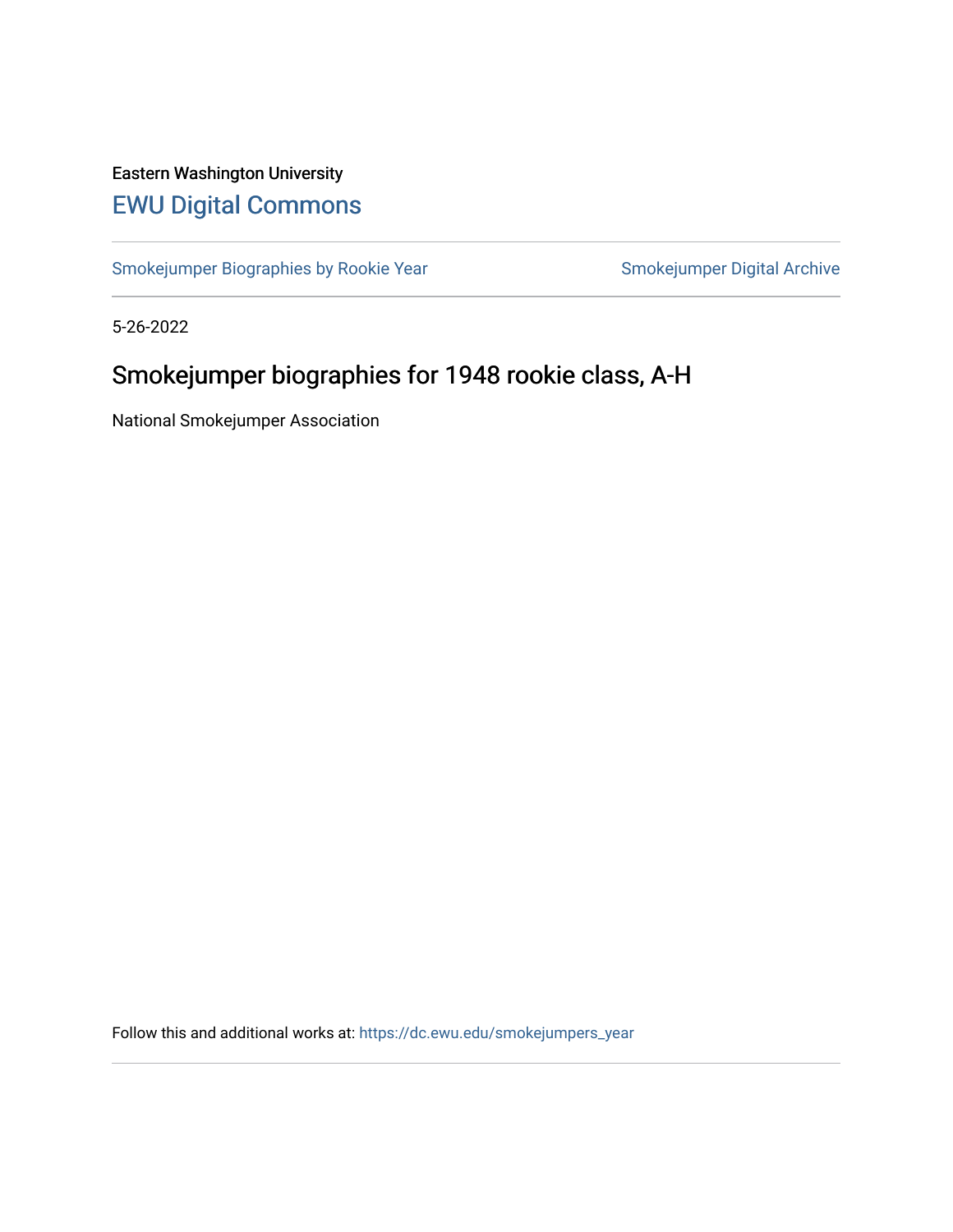# **Smokejumper biographies for 1948 rookie class A-H**

# **Marshall Carruth Adams** (Missoula '48)

 Marshall, 90, died November 12, 2011, in Tupelo, Mississippi. He and his twin brother were born March 28, 1921, in Pontotoc, Mississippi. Marshall graduated from Columbia Military Academy in Columbia, Tenn., and he attended Ole Miss until his education was interrupted by Pearl Harbor. He joined the Army Air Force and served as a pilot of a B-24 bomber in Europe in the Eighth Air Force. He attained the rank of 1st Lieutenant. After the war, he returned to school and graduated with a degree in forestry from the University of Montana. He served as a forester, smokejumper and bush pilot in the Northwest and Alaska. Marshall returned to Mississippi, where he pursued careers as a commercial pilot, carpenter, and farmer.

 Marshall jumped the 1948 season at Missoula and had seven practice and two fire jumps.

### **Maxwell J. "Max" Allen** (Missoula '48)

 Max died in an automobile accident in Arizona July 6, 1998, at the age of 72. He jumped at Missoula 1948-51, 53, 54, West Yellowstone in 1952 and at McCall from 1955-56.

 Max had stints with the CIA in Southeast Asia for five years and one year in Peru. Max was one of the two jumpers who parachuted for President Eisenhower at the dedication of the Aerial Fire Depot in Missoula on September 22, 1954.

# **Robert W. Berry** (Missoula '48)

 Bob, 87, died at his home in Indianapolis on May 12, 2016. He worked in forest management in Idaho before joining the Army where he was with the 82nd Airborne. After leaving the Army, Bob jumped out of Missoula for the 1948-49 seasons. He started a successful construction business in Indianapolis and was married to his wife, Betty, for 57 years.

# **Howard W. Betty** (North Cascades '48)

 Howard died May 2, 2017. He graduated from Okanogan H. S. in 1948 and rookied at Winthrop that same year where he continued to jump through the 1954 season. He had fought many fires for the USFS while in high school and was an experienced firefighter by the time he started jumping.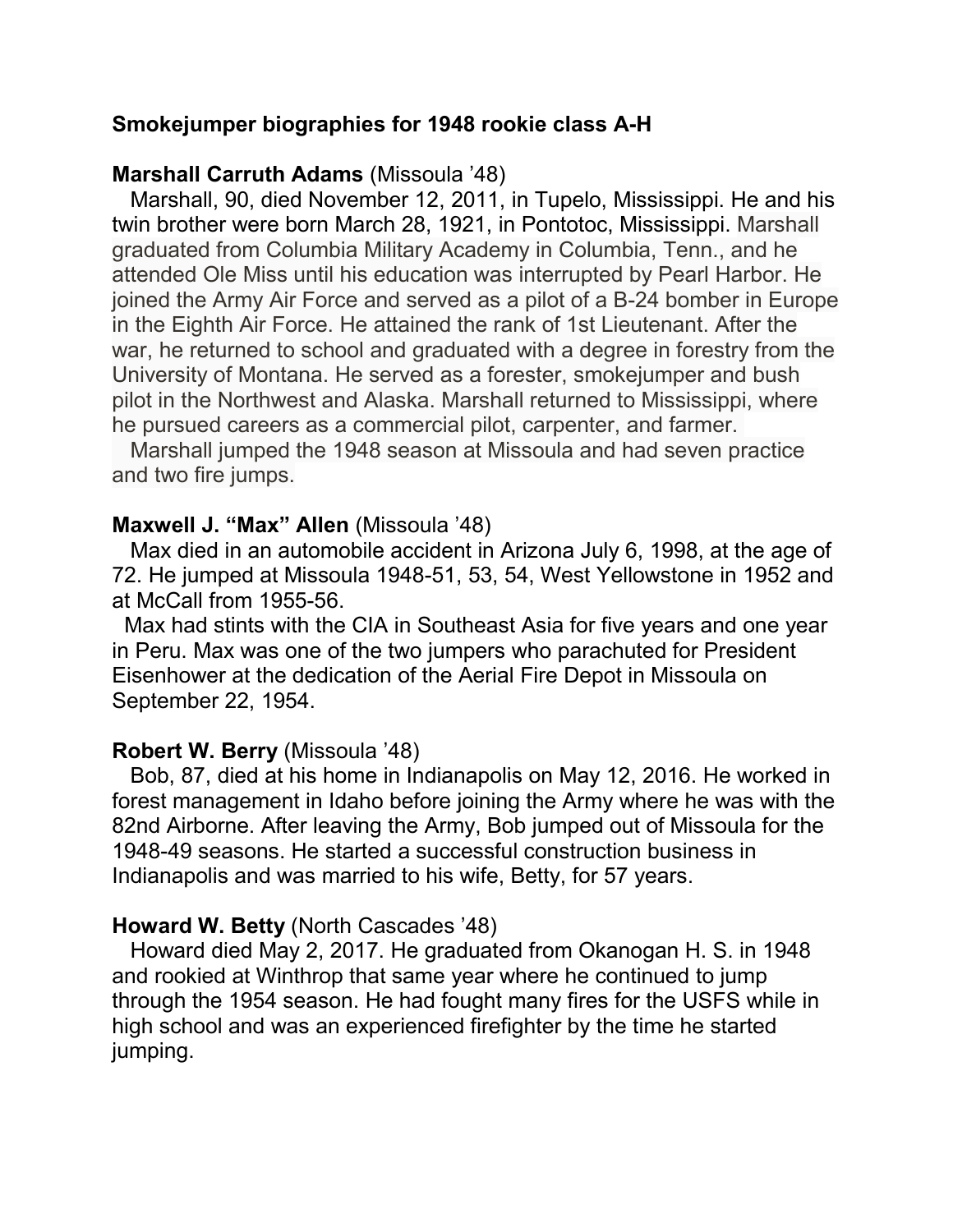In 1954 Howard quit jumping and went to work for a Swiss Skyline logging outfit. He thought he would make big money falling timber but nearly starved to death.

 Howard had continued his education while jumping and graduated from Eastern Washington University in 1952 with his teaching degree. He went into the lumber business in 1955 and built the Methow Valley Lumber Company until his retirement in 1976.

 Howard then joined the Carpenters Union and travelled jobsite to jobsite and built hundreds of homes and businesses in Okanogan County. He was a skilled cabinetmaker, avid hunter, and member of many service clubs.

 Smokejumping has stayed in Howard's family. His son Ned (LDG-77) jumped five years, earned an engineering degree, and now lives in Kirkland, Washington. His son-in-law, Steve Reynaud (NCSB-65), also jumped for many years.

#### **Paul Block** (Cave Junction '48)

 Paul, 85, died August 2, 2010, in the crash of his home-built gyrocopter at the Illinois Valley Airport (former Siskiyou Smokejumper Base). The gyrocopter has a rotor like a helicopter and a propeller like an airplane. It appeared that something came off the tail section as Paul was preparing to land. Paul jumped at the "Gobi" for three seasons (1948-50) before moving south for a full-time job. After his retirement from his job as a public utility worker in the late 80s, he moved back to Cave Junction. He had flown for over 60 years and said, "It's nice to have an airport where there isn't a tower and without planes being all over the sky." Any of us who worked on the Siskiyou Smokejumper Museum Project were able to see Paul and his flying machine as he loved flying and was in the air whenever he had a chance.

### **Robert O. Brandenberger** (Missoula '48)

 Bob, 92, died January 26, 2018, in Bozeman, Montana. He graduated from high school in New Jersey and served in WWII as a Naval Aviator from 1943-46. Bob jumped out of Missoula during the 1948 season, the same year he graduated from the University of Michigan with a degree in forestry. He then received his master's in forestry from Yale in 1950.

 Bob worked for the USFS for 35 years in Northern Idaho and Montana and was instrumental in the planning and development of many ski areas, campgrounds, marinas, and other recreational facilities. He continued his work as a ski area consultant after retirement and was an avid skier until age 90.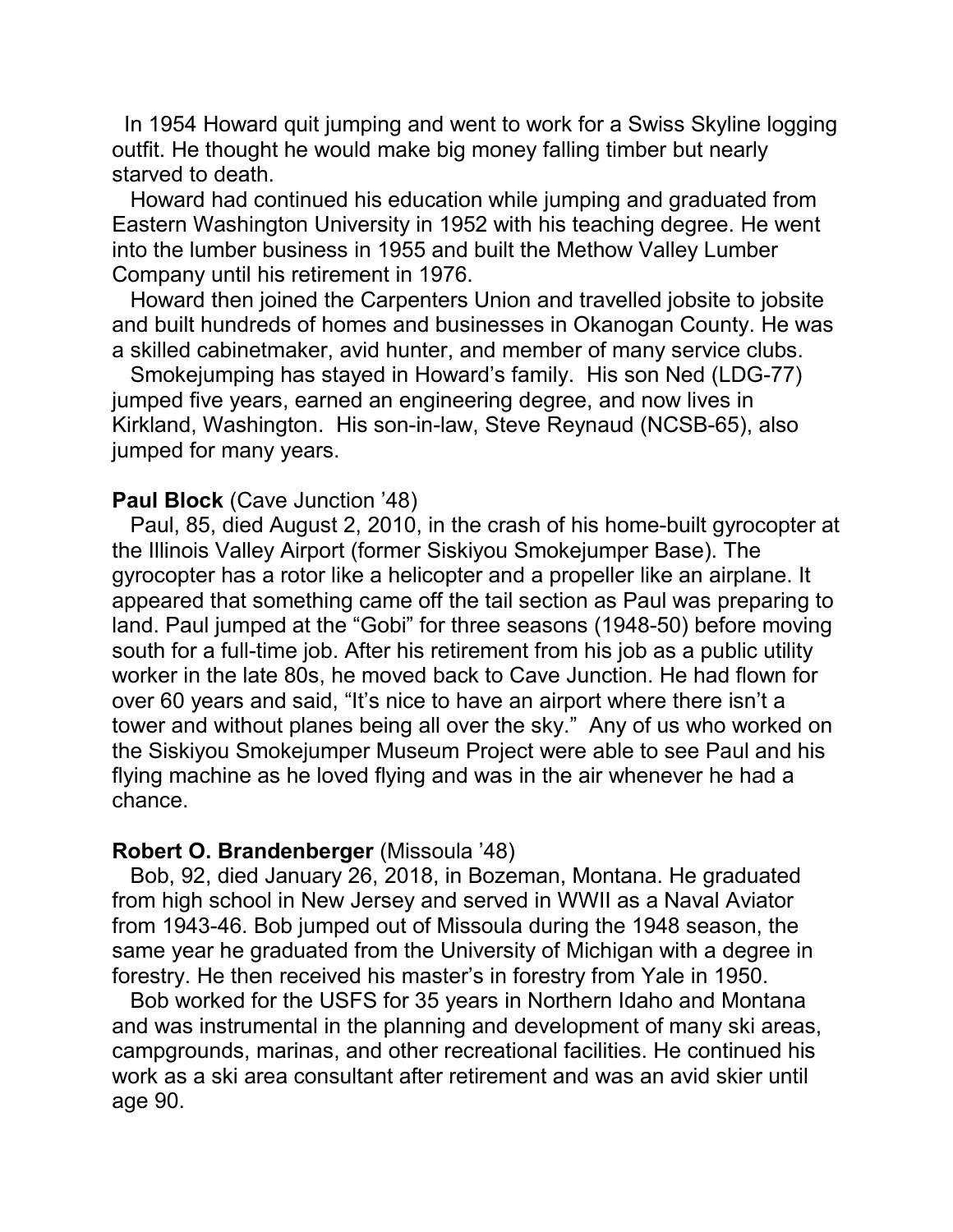#### **Monte Brooks** (McCall '48)

 Monte, 82, died December 19, 2010, in Boise. He attended Boise schools and earned his business degree at the University of Idaho in 1953. After graduating from high school, Monte spent 1945-47 in the Army Air Corps stationed in the Aleutian Islands. He owned Brooks Insurance in Boise.

 Monte jumped at McCall in 1948-51. He became an ardent wildlife conservationist, volunteering for the Idaho Fish and Game Department and the Idaho Conservation League. He also contributed heavily to Boise State University's expansion of its athletic program from a junior college to its toptier status today and served as president of the Bronco Athletic Association.

#### Leo "Keith" Brown (McCall '48)

 Leo "Keith" Brown passed away at home in Idaho Falls on July 7, 1999. Keith was born on September 22, 1928, in Burns, Oregon. When he was a young boy, the family moved to Nampa, where he graduated from high school in 1947. His parents were avid outdoors people, so he grew up fishing and spearing salmon with them in the meadows of Bear Valley Creek, rockhounding with them in Idaho's deep canyons and high deserts and hunting big game and birds with them throughout its spectacular mountains and plains.

 During the Korean war, he served in the Navy aboard the aircraft carrier U.S.S. Valley Forge and saw a good part of the world. But he returned to Idaho, where he worked in McCall as a Forest Service smokejumper before and after the war, making over fifty parachute jumps on wildfires in Idaho's central wilderness.

 Keith earned his degree in business administration from Idaho State University in 1957, and moved to Idaho Falls, where he lived and worked as a federal investigator for 29 years until he retired in 1986. Among other things, Keith was a Salmon River camper, a Plaza Lanes pool-shooter, a dedicated golfer, and an avid runner of wild rivers.

#### **Dennis D. Bryan** (McCall '48)

 Dennis jumped at McCall during the 1948 season and had two fire jumps in August of that year in addition to his rookie training jumps. He is listed as deceased but no further information is available.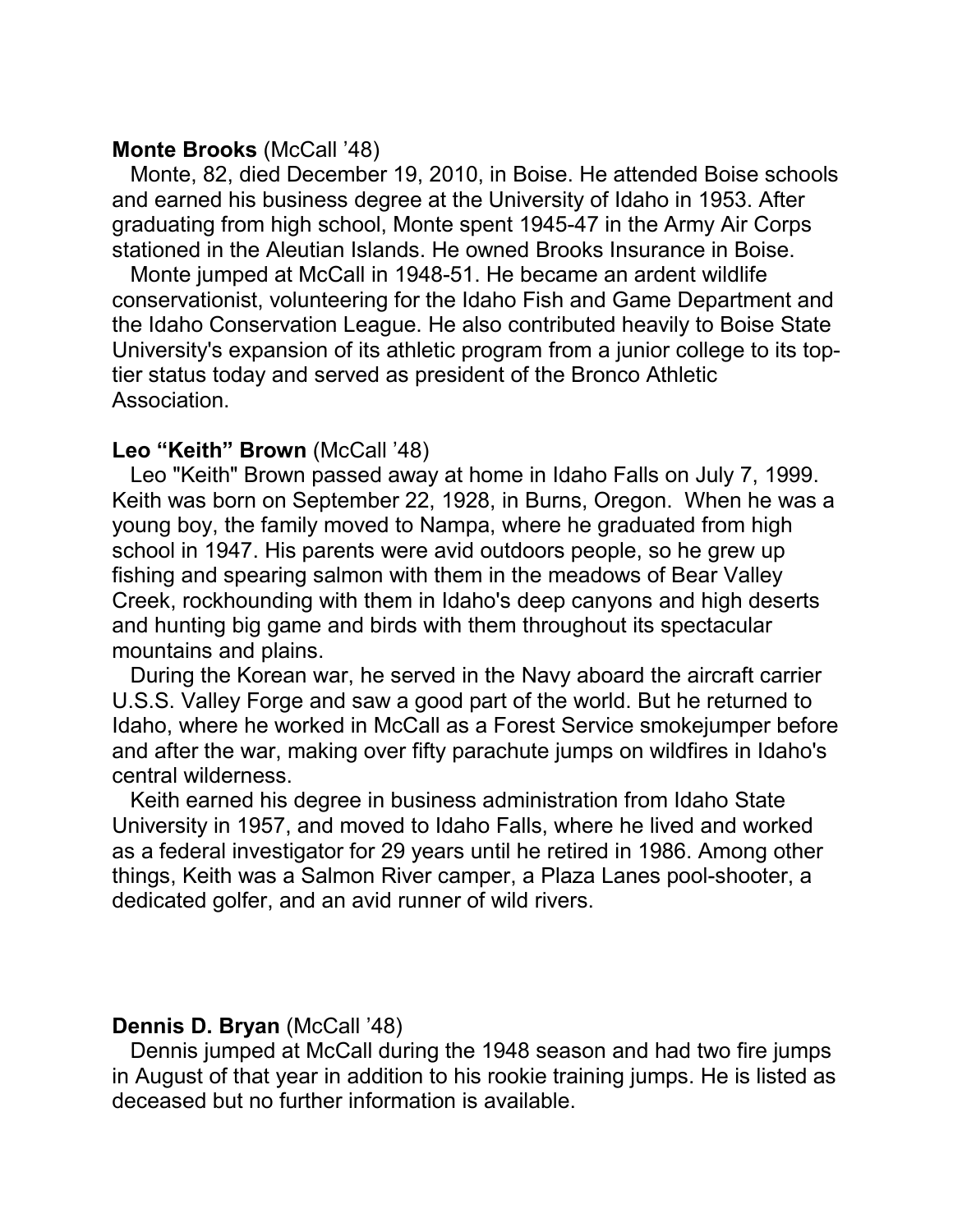# **John Franklin "Jack" Carey** (McCall '48)

 Jack,80, died June 3, 2010, in Bend, Oregon. He was born November 19, 1929, in Boise, Idaho. He spent his early years in Eagle and McCall, Idaho, and later moved to Lava Hot Springs, Idaho, where he graduated from High School. Jack attended Idaho State College where he received a BA degree in business and an MA degree in education. During summer vacations from college, he worked as a smoke jumper for the Forest Service in McCall. Jack served in the Navy for three years, stationed in San Diego and Seattle.

 Jack taught school for seven years in Pocatello, Idaho and Murray, Utah. The family then moved to Bend where he taught 5th grade at Juniper Elementary for 26 years. Jack jumped at McCall 1948, 50, and 1951.

### **Charles Morten "Chuck" Clemensen** (Cave Junction '48)

 Chuck passed away from a heart attack January 9, 1999, at the age of 74. He was born June 6, 1925, in San Francisco, California, and was in the Army during WWII.

 A Celebration of His Life was held at Orange, California in the Los Angeles area on February 17 and his ashes were scattered in San Pedro Harbor to the south of L.A. He jumped at CJ during the 1948-49 seasons.

# **Kermit C. "K.C." Cole** (Missoula '49)

 K.C., 87, died August 25, 2013, in Edmonds, Washington. K.C. came from humble beginnings to achieve greatly. Home was near Darby in the Bitterroot Valley. As a young man he stayed close to home but did join the Army Air Corps in 1944 for a two-year stint. Training consisted of going to gunnery school in Kingman, Arizona. Not being assigned to a permanent unit right away, he volunteered for training in aerial photography. This lengthy training prevented him from being shipped overseas.

 In his youth, K.C. worked fires, drove truck and was part of a brush crew. This led him to sign up as a Forestry major in college. His roommate, Jack Dunne (MSO-46), talked him into seasonal smokejumping by persuading him with the argument, "you don't have to walk to the fire." The three years of jumping came to an end in 1950 and was followed by a career in academia.

 K.C. graduated from Western Montana College with a degree in education and went on to earn his master's degree from the University of Montana. He started as a teacher in rural Idaho and became Elementary School supervisor for the State of Montana in 1967. In 1972 he quit and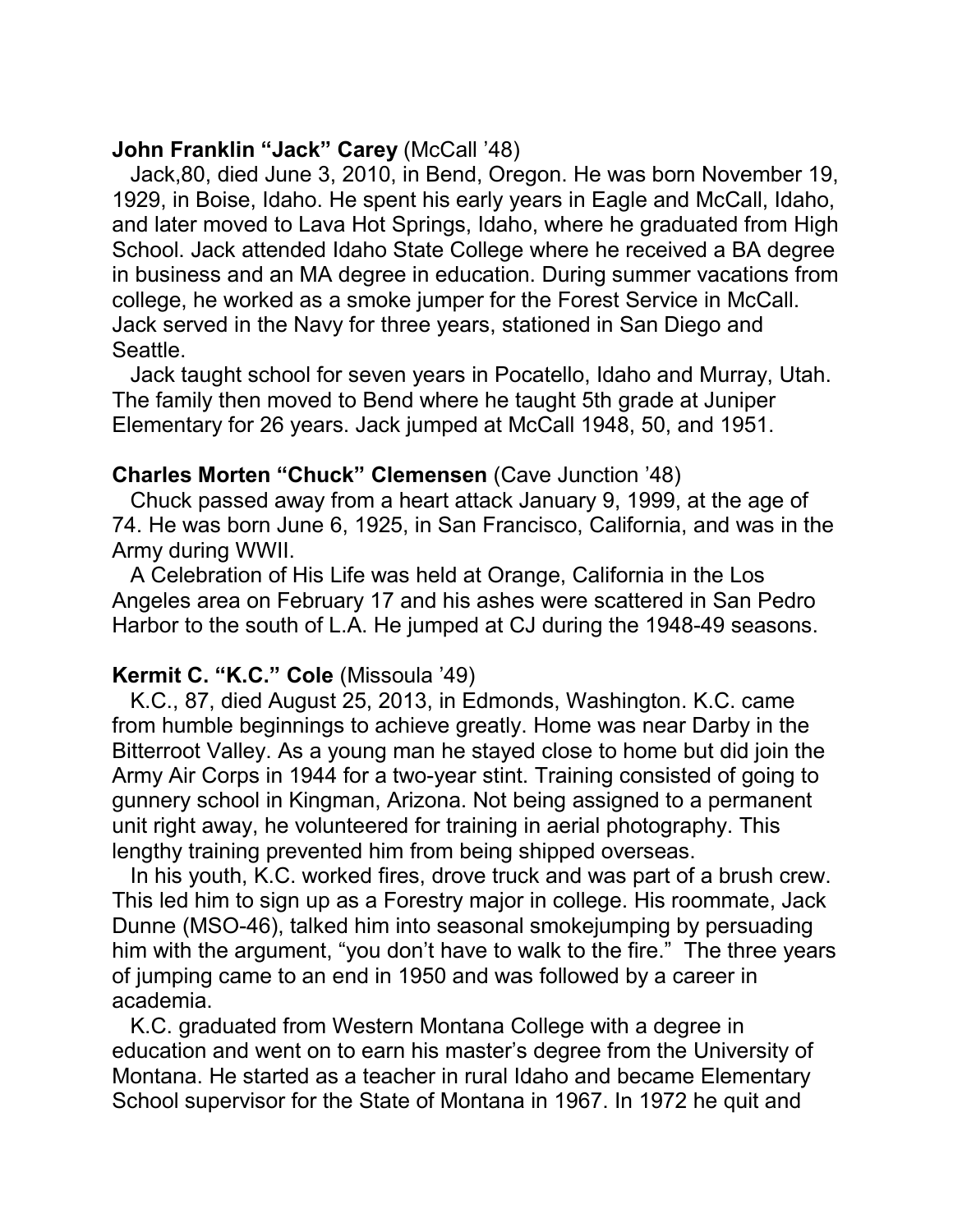went to work at an institute sponsored by C.S. Mott. This organization endeavored to change the educational system with innovative approaches.

 After obtaining his Ph.D. from Wayne State, he continued in education for the rest of his career. He taught in Oregon and supervised the conversion of general degrees to teaching degrees until 1986. K.C. retired in 1986 from Central Elementary in Flushing, Michigan.

 K.C. credited smokejumping with giving him the courage to make changes in his life, in education, and in his community where he continues to be involved. He jumped at Missoula 1948-50.

#### **Wilson Bennett Conner** (North Cascades '48)

 Ben died April 15, 2007, in Harrisburg, PA. In his 18th year of Parkinson's, he fell and broke his hip Easter Sunday and did not recover from the resultant surgery. He was born March 18, 1923, in Philadelphia, PA. Ben majored in political science at Cornell College in Iowa and competed on Cornell's NCAA Championship wrestling team.

 His college education was interrupted by three years in the Army Air Corps during World War II. After the war he graduated from New York University law school and began his career at Aircraft Marine Products where he went from salesman to Vice President and, finally, Director of Marketing. Ben was a Life Member of the National Smokejumper Association. Ben jumped at North Cascades 1948-50.

#### **Pierce William "Bill" Cook Jr.** (Missoula '48)

 Bill died March 29, 1996, in Charlotte, NC. He was born April 2, 1928, and graduated from Central H.S. in Charlotte. He had served in the Marines in WWII and the Korean War. Bill retired after 20 years with the DuBois Chemical Co. He jumped at Missoula during the 1948-49 seasons.

#### **Ralph Cordes** (North Cascades '48)

 Jumped at NCSB during 1948 season. Notes say killed in Korean War but can't find any verification. Possible data: Born March 20, 1928, Cincinnati, Ohio. Died May 3, 1953, age 25. Ralph James Cordes

#### **James Crockett** (McCall '48)

 Jim, 83, died Feb. 21, 2011, in Missoula. He attended the University of Idaho following a stint in the Navy at the end of World War II. Jim jumped at McCall in 1948, at Idaho City in 1949-50, back to McCall in 1951, and after a long hiatus, he jumped from McCall from 1961 through 1965. He served as the crew boss for the Bitterroot Hot Shots in the mid-1960s. Jim retired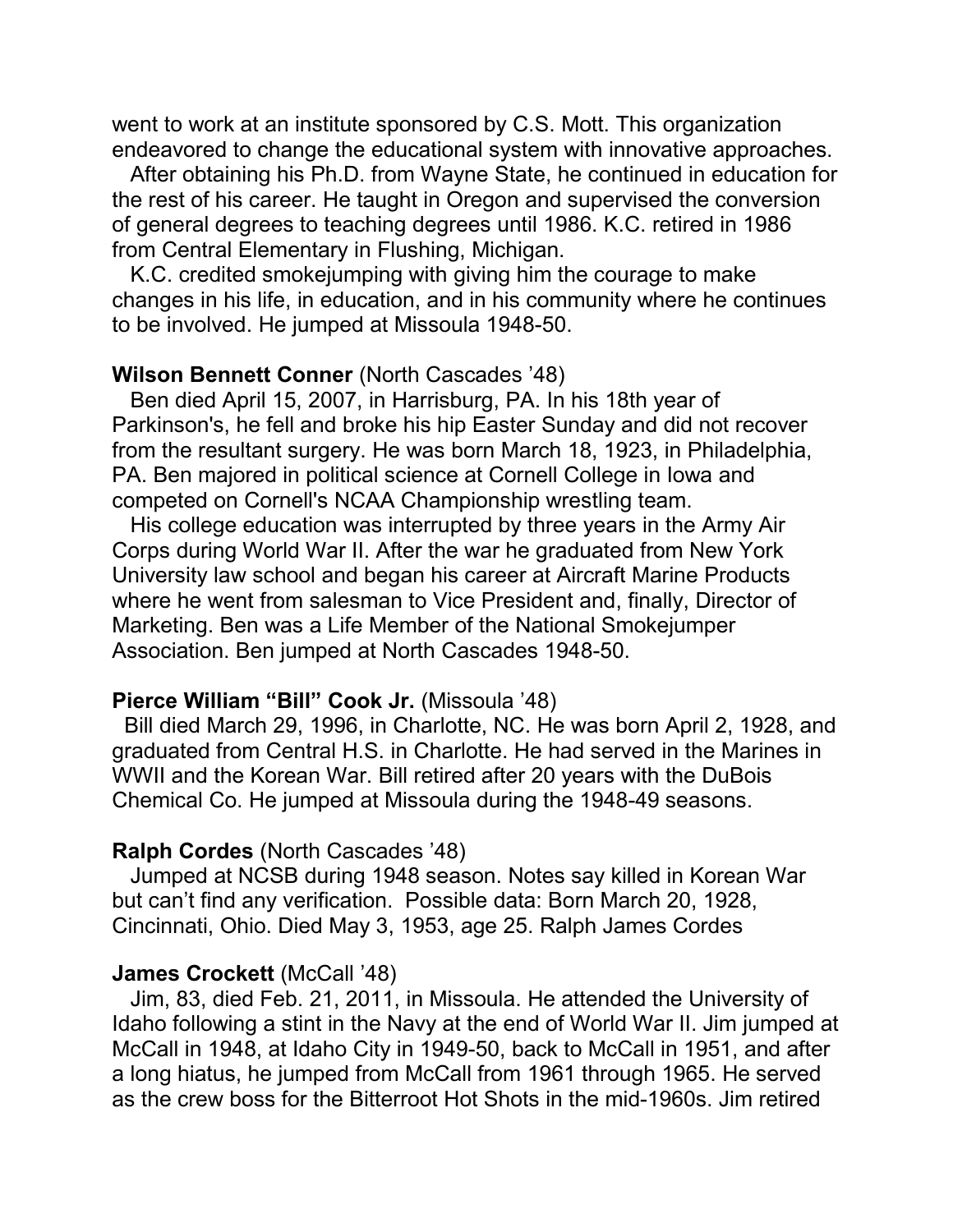from the Bitterroot National Forest in 1982 but continued teaching new recruits each season for several years. As a smokejumper, he accomplished the extraordinary feat of making three fire jumps in the same day.

# **Walter L. Crown** (Missoula '48)

 Walter jumped at Missoula during the 1948 season and got one fire jump that season. Might indicate that he was injured. Have him listed as deceased 1998, age 82 but no confirmation. Possible information:

Born May 4, 1916, Dennison, Ohio. Died March 21, 1998. WWII Private Postal Worker prior to service

# **Berle Eldon Davis** (Missoula '48)

 Berle Eldon Davis died on March 7, 2003. He was born Nov. 23, 1922, and grew up on the family homestead and attended school in Judith Gap, Montana. He was in the U.S. Army from 1943 to 1946 and served in the Philippines, New Guinea and Japan and graduated from Montana State University in 1957.

 Over the course of his life, he worked many jobs, including the Forest Service, where he was a smokejumper, firefighter, fire control officer, straw boss, and aerial observer. Later he ran the Town Pump stations in Big Timber and Great Falls. He retired in 1988 while working for MSU. Berle jumped at Missoula 1948-50, and 1952.

# **Philip D. Davis Jr.** (Missoula '48)

 Phil, 76, who was NSA Secretary 1996-99, died October 9, 2001, in Missoula. He was born January 18, 1925, in Judith Gap, Montana, where he attended grade and high school. After attending Montana State for a quarter, he served in the Army Signal Corps. Phi returned to Montana State upon his discharge and graduated with a degree in Electrical Engineering in 1951. He jumped at Missoula for two seasons while attending the university.

 Phil trained with IBM in New York, worked at the Alameda Naval Air station, and then returned to Montana in 1953 and opened an IBM office. Phil worked for IBM for 31 years, retiring in 1980. In addition to his duties as an NSA Board Member, he was on the Young Audiences board of directors and an active Track & Field official for many years.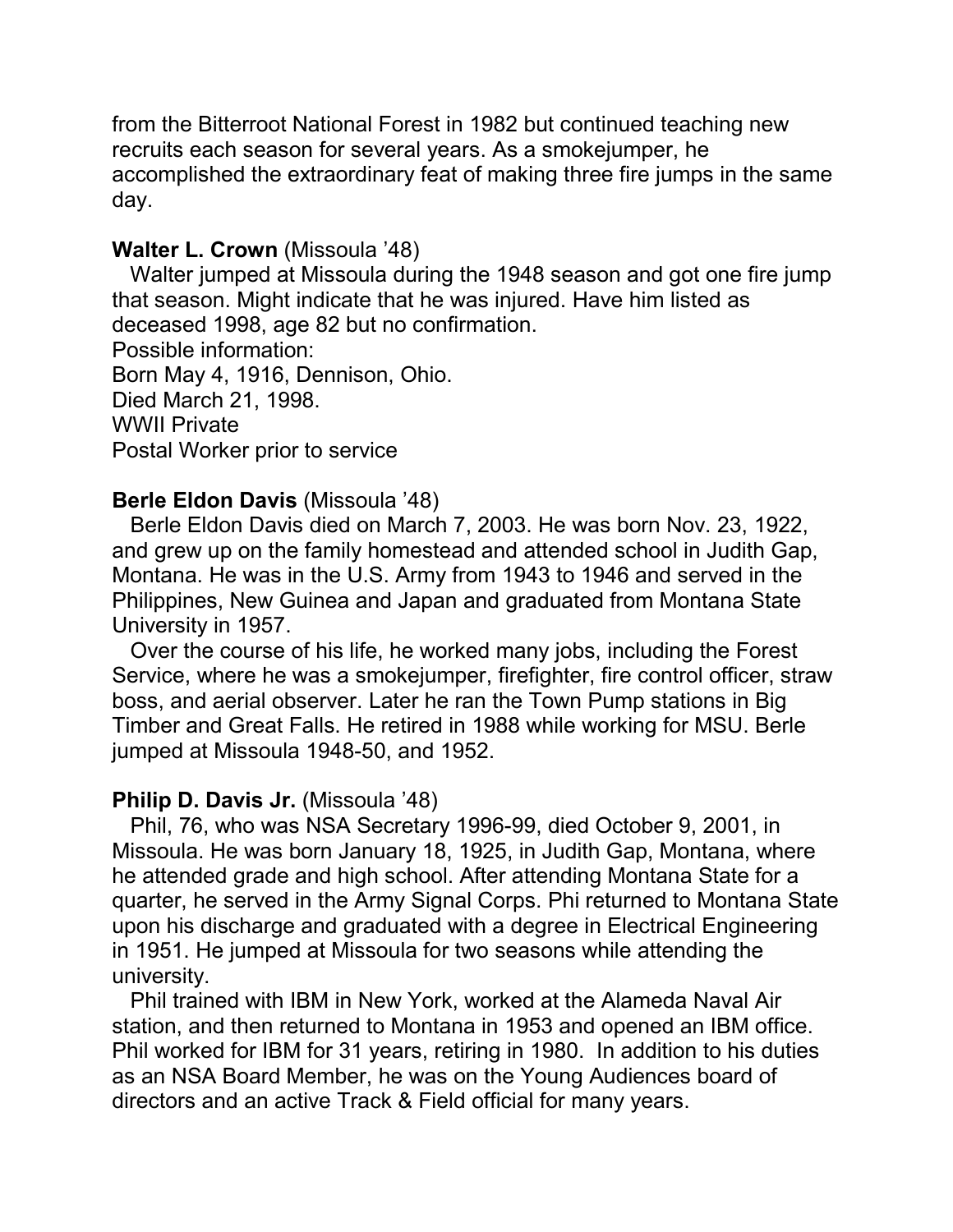# **Donald A. "Don" Dayton** (Missoula '48)

 Don was born September 25, 1928, in Akron, Ohio, where he grew up and graduated from Akron H.S. in 1947. He got a bachelor's in Wildlife Management from Ohio State University before going into the USAF where he spent 30 years retiring in 1991. Don currently lives in Carlsbad, N.M.

# **Eugene Patrick "Jake" Dougherty** (Missoula '48)

 Jake died March 15, 2009, at age 83. He served in the Army Maritime Division 1945-47, 82nd Airborne 1945-47 and U.S. Navy 1950-52. Jake was a Ft. Lauderdale, Florida, firefighter for 25 years. He jumped at Missoula for the 1948 and 1949 seasons.

# Major General **William "Bill" Eicher** (North Cascades '48)

 Bill, 84, died May 2, 2011, at Walter Reed Army Medical Center in Washington, D.C., following a highly decorated military career. He jumped from Winthrop for the 1948 season and rejoined the Army in 1950, having served in the Army Air Forces – predecessor to the U.S. Air Force – at the end of World War II. He was a 1950 graduate of Washington State College and earned a master's degree in Business Administration from Syracuse University in 1960.

 Gen. Eicher commanded a battalion in the Vietnam War and was commanding general of the Army Armament Materiel Readiness Command in the late 1970s. He was inducted into the Ordnance Hall of Fame in 1986, having streamlined a process for ammunition procurement that saved the Army hundreds of millions of dollars.

 Gen. Eicher received the Silver Star in 1951 while serving as a lieutenant in the Korean War. His award noted that as his platoon attacked a strongly defended hill, he repeatedly braved automatic weapons fire and "so inspired his men by his inflexible resolve that they maintained the perimeter against every hostile thrust."

 Gen. Eicher's other decorations included the Distinguished Service Medal, three awards of the Legion of Merit, four awards of the Bronze Star medal, the Purple Heart, the Joint Services Commendation Medal, and two Army Commendation medals. After retiring from the Army, he spent 12 years as a vice president of technical management at the American Defense Preparedness Association.

# **Wallace R. Froemming** (McCall '48)

Wallace jumped at McCall 1948-49.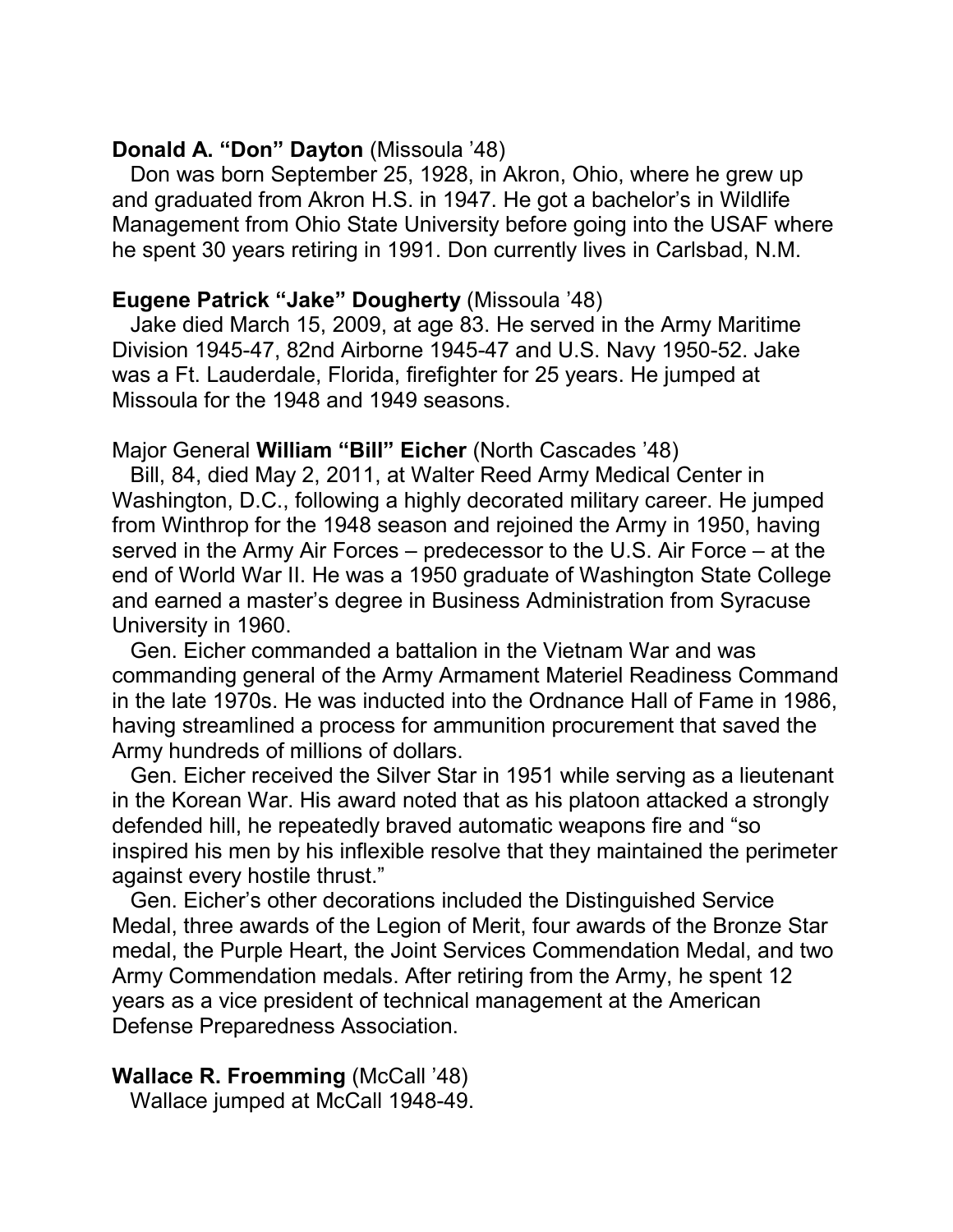# **Virgil Lawson Greene** (McCall '48)

 Virgil Lawson Greene, longtime Hermiston resident, was born on September 25, 1925, in Cambridge, Idaho. He died on March 28, 2015, in Hermiston, Oregon, at the age of 89 years.

 Virgil was raised and attended school in Weiser, Idaho. He enlisted in the United States Army in 1943. Virgil served in the European Theater for 15 months during WWII and was honorably discharged in 1946 and returned to Weiser, Idaho.

 Virgil was united in marriage to Joan Townley on December 27, 1950, in Winnemucca, Nevada. They lived in Weiser, Idaho, where Virgil worked on the railroad and during the summer fire season as a smoke jumper in McCall, Idaho, from 1948 through 1950. In 1954 they moved to Ordnance and Virgil went to work at the Umatilla Army Depot. He worked as an ammunition inspector for 28 years before retiring in 1982.

# **Lyle Quinn Grenager** (Missoula '48)

 Lyle, 93, of Huson, Montana, died April 5, 2022. He was born February 9, 1929, in Williston, ND, and grew up in Missoula. Lyle jumped at Missoula 1948-51, 58, and 1961.

 In a 2004 interview, Lyle recalled smokejumper adventures and friends. He said he just missed being assigned to the Mann Gulch Fire because he was returning from an assignment in Republic, Wash., and missed that flight by half a day.

 "Because the smokejumpers represented the most advanced parachute technology in the world at that time, with elite men like **Jim Waite** (MSO-40) and **Frank Derry** (MSO-40) pushing the state of the art with their innovations, the CIA turned to the smokejumpers for help with a secret mission after the war," Lyle recalled. He was one of five or six men from Missoula recruited to serve his country.

 "We can't tell you where you're going, but this will take the place of your required military service," he was told by the recruiter. Lyle, who was in the Naval Air Corps ROTC at the time, accepted the assignment.

He soon found himself in Taiwan, giving parachuting training to units that served the nationalist leader Chiang Kai-shek. The smokejumpers also trained the units in survival techniques to prepare for dropping behind enemy lines on the mainland. Among the other men with him in Taiwan, he recalled **Jack Wall** (MSO-48), **Herman Ball** (MSO-50) and **Wally Dobbins** (MSO-47).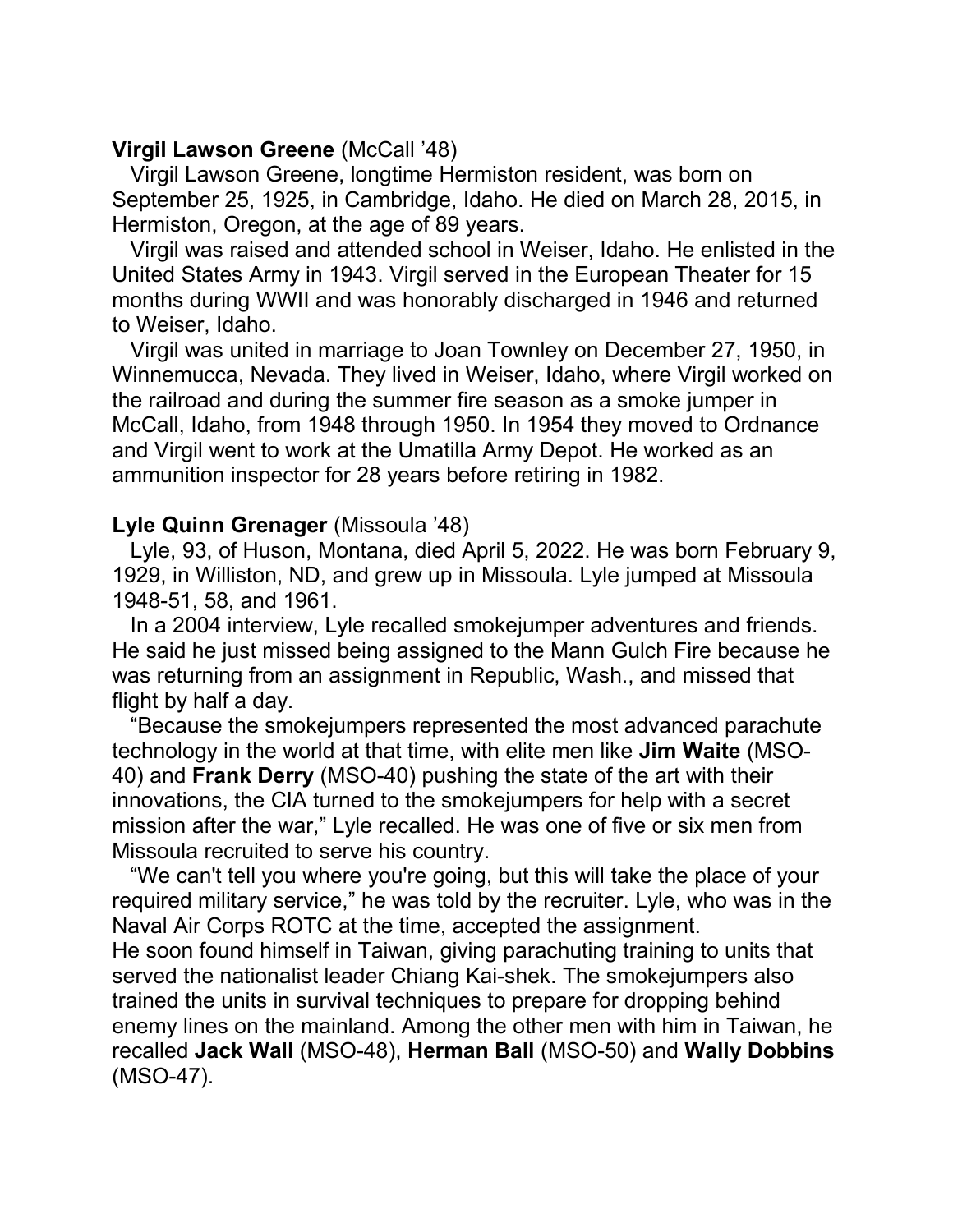Lyle played softball into his 80's and won many events in the Senior Olympics including horseshoes, basketball, and sprints. He spent his later days building a home on the Clark Fork River with his wife, Louise.

#### **Edwin Lewis "Ned" Hauptner** (North Cascades '48)

 Ned, 92, died November 12, 2019. He was born April 27, 1927, in New York and lived in Milton, Massachusetts. Ned was a Special Needs Teacher at Hyde Park H.S. in Boston and was in the Army during WWII. His passion was reading history from the revolutionary war through WWII and had a personal library of over 5,000 books on that time period. Ned jumped at NCSB during the 1948 season.

#### **Clyde Hawley** (Idaho City '48)

 Clyde grew up in Salmon, Idaho and started working for the Forest Service at age 15. As seen with other jumpers of the 1940s, it was not uncommon to start working at this age due to the lack of available manpower caused by WWII.

 Clyde graduated from the University of Idaho in 1958 with a degree in Zoology but went to work in the Nuclear Energy industry after taking a job offer from Phillips Petroleum. After spending two years with Phillips, he spent 25 years with the Atomic Energy Commission retiring in 1980. There was a two-year break during that period in which he worked for the International Energy Agency in Vienna on the "Plowshares" program using nuclear energy for other purposes.

 Clyde did consultant work for the nuclear industry until 1987. He retired in Salmon, Idaho and moved to Nampa in 2001.

 Clyde jumped for seven seasons over a ten-year period. As with many others, he was drafted in 1950 and spent two years in the military. He was one of the initial ten jumpers to go with **"Smokey" Stover** (MYC-46) to Idaho City and build that base. Clyde remembers **Bob Caldwell** (MYC-46), and pilots Claire Hartnett and Karl Bryning.

### **Alman W. "Bill" Hegland** (Missoula '48)

 Bill died November 24, 2003, in Lakeside, Montana, where he and his wife Faye had retired in 1980. After graduating from high school, he worked in an aircraft factory before joining the Navy in 1944. Upon his discharge from the Navy, Bill attended the University of Montana and graduated in 1950 with a degree in forestry. He then went to work for the Northern Pacific Railroad as a civil engineer until his retirement. Bill was an NSA member.